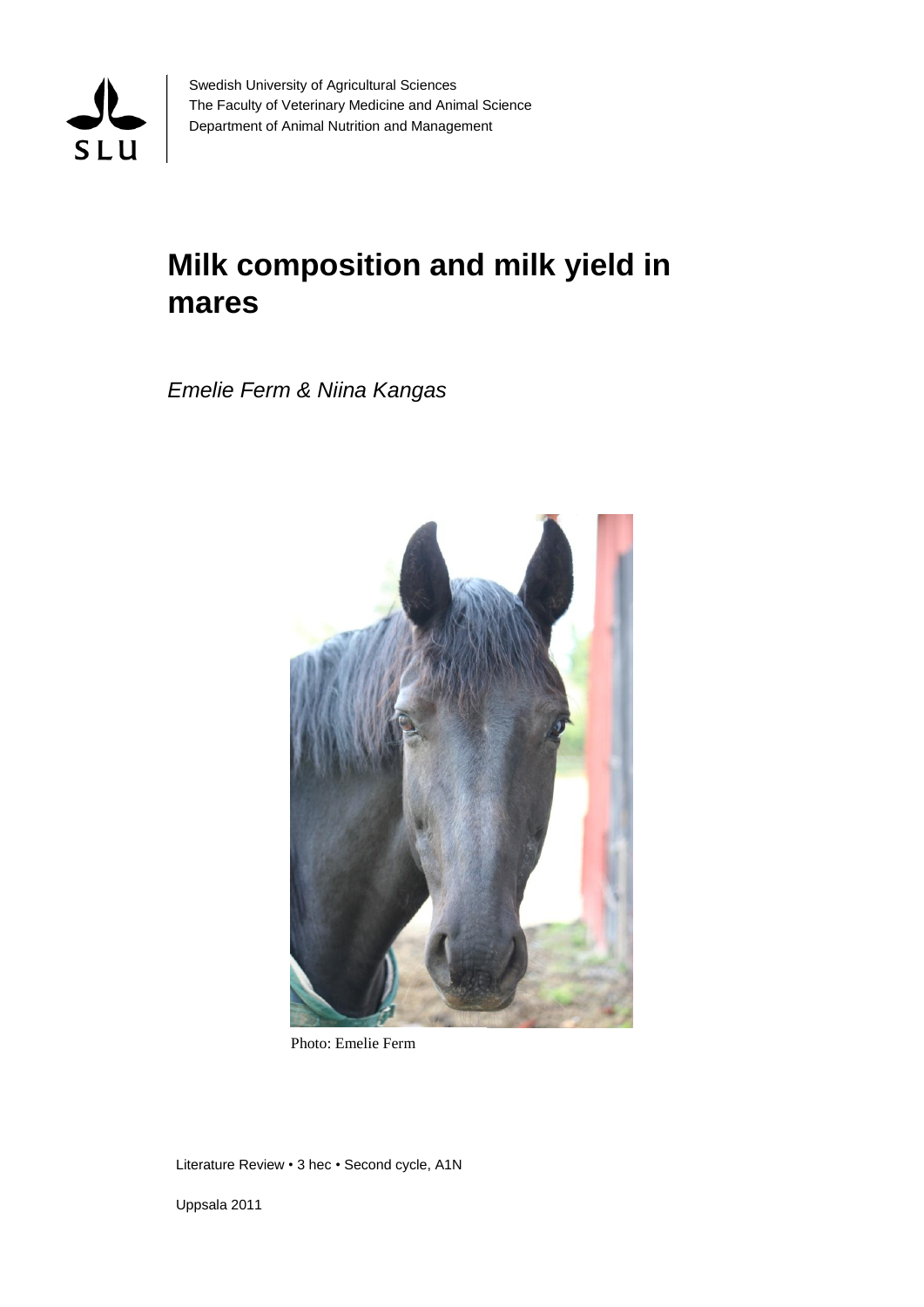## **Milk composition and milk yield in mares**

#### *Emelie Ferm & Niina Kangas*

| Supervisor: | Sabine Ferneborg, Swedish University of Agricultural Sciences, |  |  |  |  |
|-------------|----------------------------------------------------------------|--|--|--|--|
|             | Department of Animal nutrition and management                  |  |  |  |  |
|             | Sabine.Ferneborg@slu.se                                        |  |  |  |  |
| Examiner:   | Sigrid Agenäs, Swedish University of Agricultural Sciences,    |  |  |  |  |
|             | Department of Animal nutrition and management                  |  |  |  |  |
|             | Sigrid.Agenas@slu.se                                           |  |  |  |  |
|             |                                                                |  |  |  |  |
|             |                                                                |  |  |  |  |

**Credits:** 3 hec **Level:** Second cycle, A1N **Course title:** Biology of Lactation **Course code:** HV0099 **Programme/education:** Agricultural Science Programme – Animal Science

**Place of publication:** Uppsala **Online publication:** http://stud.epsilon.slu.se

**Key Words:** milk yield, mare, dry matter, fat, protein, carbohydrate, ash, vitamin.



Swedish University of Agricultural Sciences The Faculty of Veterinary Medicine and Animal Science Department of Animal Nutrition and Management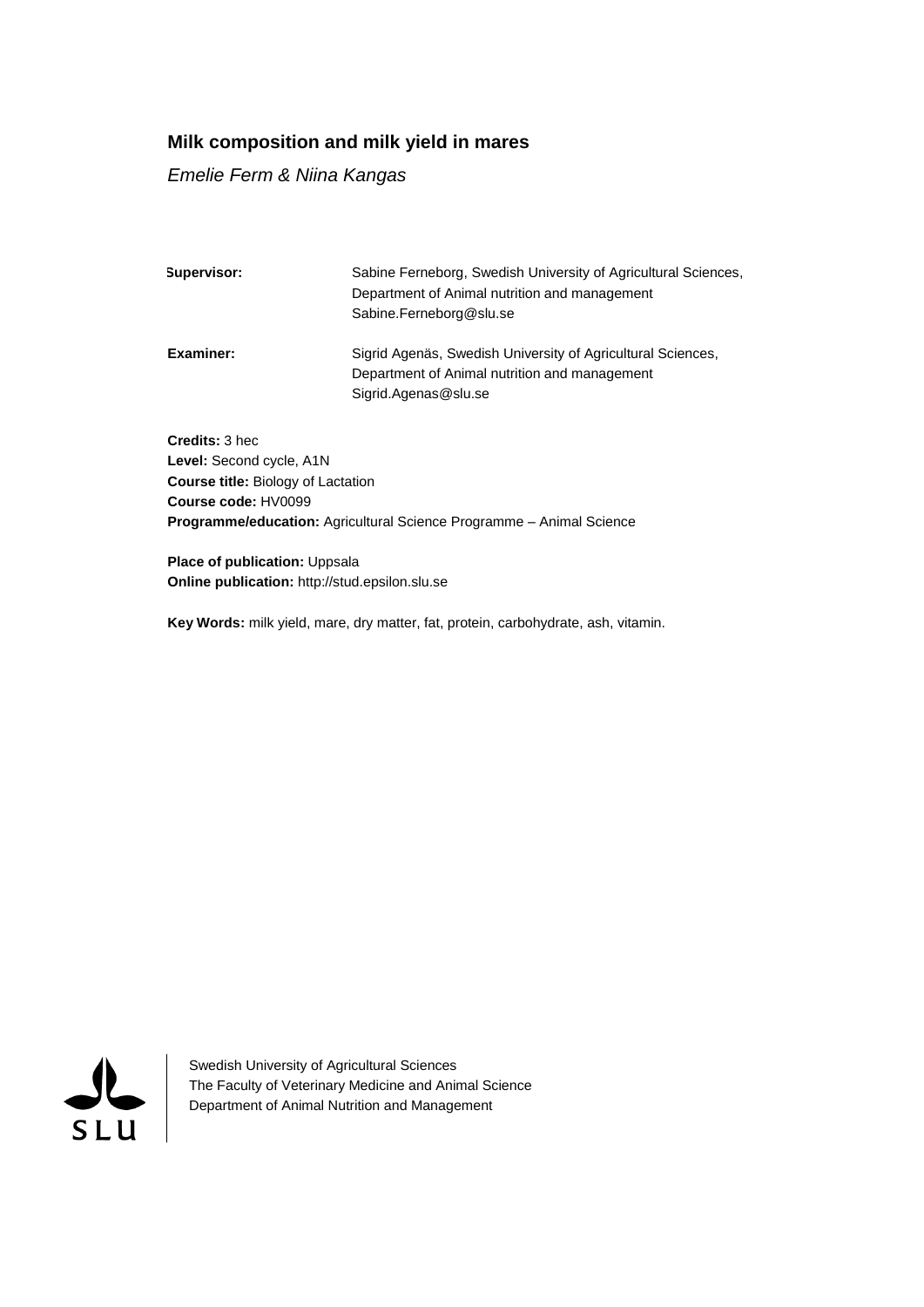# **Introduction**

The mare's milk is essential to the foal during its first time of life, and it is therefore important for us to know what characterizes it. In case a foal would lose its mother, it is crucial that the foal receives a milk replacer suitable for its needs.

The mares' udder consists of two smaller caudal glands and two larger cranial glands, but sometimes six glands can occur. No milk can pass from one gland to another. The pairs of glands and udder half are separated by the medial suspensory ligament along the intermammary groove. Each quarter consists of one gland cistern and one teat cistern. Since the horse has two teats and four quarters, each teat has two orifices where two quarters exits (Davis Morel, 2008).

Mares' milk is also an important foodstuff to the human population (Montanari et al., 1996) and it has also been considered if mares' milk can replace cows' milk in infants and children that has IgE-mediated milk allergy (Businco *et al.*, 2000). The aim of this review is to investigate the milk yield and composition of mares' milk and to describe causes for variation in milk yield and composition.

# **Literature review**

## *Milk yield*

Colostrum is produced the 1-3 first days post partum (Doreau *et al.*, 1992) and after 2.5-3 months the peak in milk yield is reached and thereafter milk yield decreases (Bouwman & Van der Schee, 1978; Gibbs *et al.*, 1982; Santos & Silvestre 2008). The average milk production for a lactating mare is 2-3.5 % of the horse's bodyweight per day (Gibbs *et al.*, 1982; Jansson *et al.*, 2004; Santos & Silvestre, 2008), which means that a mare weighing 500kg produces 10-18kg milk in average per day. There are differences in milk production between individuals, where small horses in general produce more milk (3-3.5 %) per kg body weight (Jansson *et al.*, 2004).

It has been shown that it is possible to affect the milk yield in mares through the mare's diet (Gibbs *et al.*, 1982; Doreau *et al.*, 1992). A diet with a low hay:concentrate ratio results in a higher milk production than a diet with a high hay:concentrate ratio (Doreau *et al.*, 1992). Also, the protein source in the diet does matter. When comparing soy bean meal and soy bean meal with urea as protein sources, the soybean meal alone results in a higher milk production than with addition of urea (Gibbs *et al.*, 1982). Another factor that may affect the milk yield is the milking technique. Caroprese *et al.* (2007) compared milk yield from hand milked horses with machine milked horses, and showed a higher milk yield and a shorter milking time when the mares were machine milked than hand milked.

## *Dry Matter*

The dry matter (DM) content is about 25 % in colostrum (Ullrey *et al.*, 1966; Csapó *et al.*, 1995). Salimei *et al.* (2002) measured a DM content of colostrum of 20.3 %, which differs a bit from the results by Ullrey *et al.* (1966) and Csapó *et al.* (1995). The lower DM content received by Salimei *et al.* (2002) may be due to the different breeds and different amounts of feed among the studies. However one of the four breeds used by Csapó *et al.* (1995) was also used by Salimei *et al.* (2002). Mature milk has a DM content of around 10-12 % which decreases throughout the lactation (Ullrey *et al.*, 1966; Gibbs *et al.*, 1982; Schryver *et al.*, 1986b; Salimei *et al.*, 2002).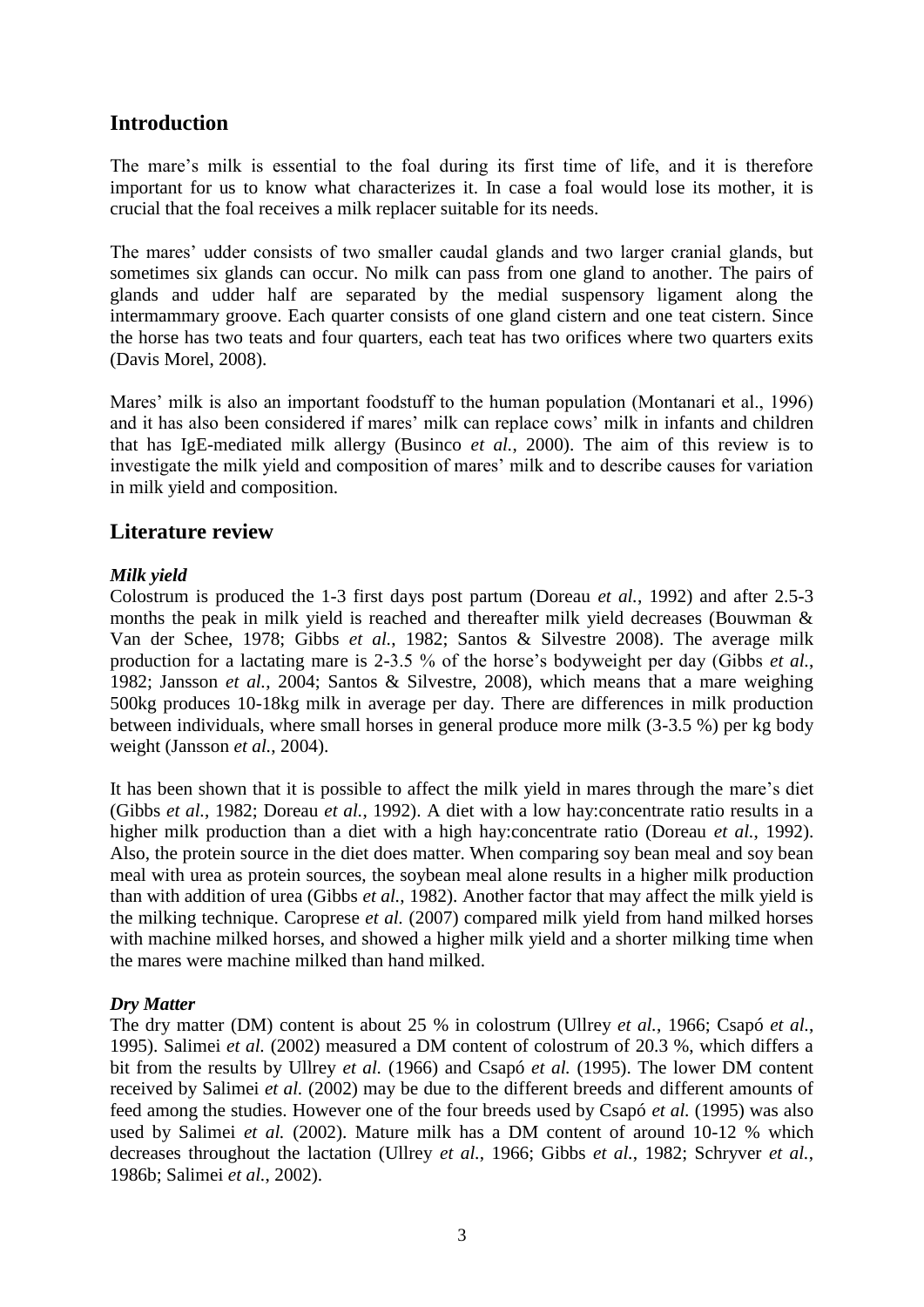#### *Fat*

The fat content in the milk of mares is relatively low with an average of around 1-1.5 % (Gibbs *et al.*, 1982; NRC, 1989; Csapó *et al.*, 1995; Malacarne *et al.*, 2002). Lower and higher average values are also received (Bouwman & Van der Schee, 1978; Santos and Silvestre, 2008), where the lowest values are obtained from diets rich in concentrate. Low values can also be obtained due to incomplete milk removal because of a higher concentration of fat in the end of milking (Doreau & Boulot, 1989). The fat content also varies during the lactation period, with an overall decrease in fat content from colostrum to the end of lactation (Bouwman & Van der Schee, 1977; Gibbs *et al.*, 1982; Doreau & Boulot, 1989; NRC, 1989). It has also been shown that machine milked mares' gives milk more rich in fat compared to hand milked mares, which is probably because of a more complete emptying of the udder (Caroprese *et al.*, 2007). Another factor that affects the fat content in mares' milk is obesity of the mare at parturition, where a thin mare produces milk that contains less fat than an obese mare (Doureau & Boulot, 1989). A factor that only affects the fat content in the colostrum is the number of parturitions the mare has gone through. The more foals, the higher fat content in colostrum (Pikul *et al.*, 2008).

It has already been mentioned that a diet rich in concentrate will lower the fat content in milk (Doreau & Boulot, 1989). A diet with oil and fiber will give a higher content of fat in milk than a diet rich in starch and sugar (Hoffman *et al.*, 1998). However, it is shown that an addition of urea to a concentrate based on soybean meal as a source of protein did not affect the fat content in milk (Gibbs *et al.*, 1982), indicating that the protein source does not affect the fat content in milk.

The mare's milk fat contains a relatively high concentration of free fatty acids and phospholipids (Doreau & Boulot, 1989) and about 80 % is triacylglycerides (Malacarne *et al.*, 2002). Milk fat from mares has a high amount of unsaturated fatty acids where approximately half of the fatty acids are unsaturated (Malacarne *et al.*, 2002; Pikul *et al.*, 2008; Pikul & Wójtowski, 2008). Also 20-25 % of the milk fat consists of less than 16 carbon atoms (Doreau & Boulot, 1989), and the content of linoleic and linolenic acids is high (Doreau & Boulot, 1989; Doreau *et al.*, 1992; Malacarne *et al.*, 2002). The high concentration of linoleic and linolenic acid is due to the lack of biohydrogenation of long chain fatty acids in the gut of horses, leading to a high influence of diet on the amount of long chain fatty acids in milk (Doreau & Boulot, 1989). The amount of these two acids can be changed through the diet, where a high hay:concentrate ratio results in a lower concentration of linoleic acid and a higher concentration of linolenic acid (Doreau *et al.*, 1992).

#### *Protein*

The protein in mares' milk decreases over the lactation period (Bouwman & Van der Schee, 1978; Oftedal *et al.*, 1983) and the protein fraction of the milk is in average about 2 % (Gibbs *et al.*, 1982; Doreau & Boulot, 1989; Csapó-Kiss *et al.*, 1995; Santos & Silvestre, 2008). The highest decrease in protein occurs during the colostral period (Ullrey *et al.*, 1966; Bouwman & Van der Schee, 1978; Salimei *et al.*, 2002), but a study by Cieśla *et al.* (2009) showed higher protein content after the colostral period with no significant change during the colostral period. Independent if protein is expressed as nitrogen or amino acids, the content decreases during the beginning of the lactation period (Doreau *et al.*, 1992; Csapó-Kiss *et al.*, 1995).

The protein in mares' milk consists of non protein nitrogen (NPN), whey protein and casein. The fraction of NPN is about 10 % (Doreau & Boulot, 1989) and is 40 % higher in colostrum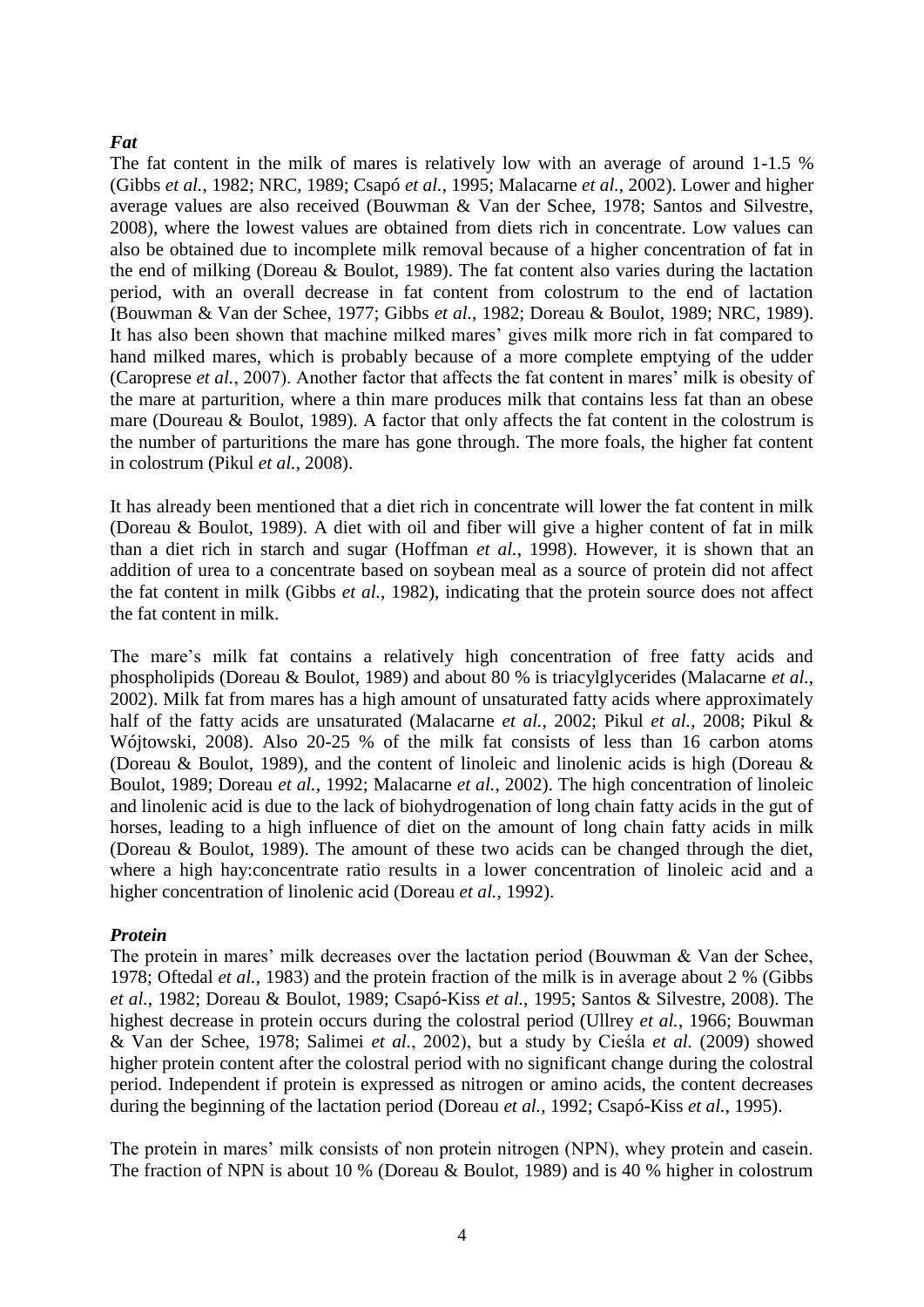than in mature milk (Csapó-Kiss *et al.*, 1995). Up to 50 % of the NPN fraction consists of urea (Doreau & Boulot, 1989; Salimei *et al.*, 2002). The fraction of whey protein is about 40 % of the total protein in mares' milk (Csapó-Kiss *et al.*, 1995; Malacarne *et al.*, 2002), while the casein fraction is about 50 % (Doreau & Boulot, 1989; Csapó-Kiss *et al.*, 1995; Malacarne *et al.*, 2002). Pre-albumin is a protein included in whey proteins and is only present in the colostrum (Cieśla *et al.*, 2009). Another whey protein are the immunoglobulins (Malacarne *et al.*, 2002) which have a high concentration in the beginning of the colostral period but decreases both during the colostral period and during the whole lactation period (Csapó-Kiss *et al.*, 1995; Cieśla *et al.*, 2009). The α-globulins and albumins, which also are whey proteins (Davies Morel, 2008), increases from the colostral period to the mature milk (Cieśla *et al.*, 2009).

It has been shown by Doreau *et al.* (1992) that a diet rich in concentrate results in lower content of nitrogen in milk even if the diet has a higher crude protein level than the control diet based on forage. However, another study made by Gibbs *et al.* (1982) resulted in no change of protein content in milk when urea was added to the concentrate diet based on soybean meal. Like the fat content, the protein content is also influenced by number of parturitions. If the mare has passed more than two parturitions, the protein content in milk is lower than after one or two parturitions (Gibbs *et al.*, 1982).

#### *Carbohydrate*

The carbohydrates in mares' milk consist mostly of lactose with only a very small amount of glucose and galactose (Doreau & Boulot, 1989). The average amount of lactose in milk is about 6 % (Malacarne *et al.*, 2002; Santos & Silvestre, 2008). In the beginning of the lactation period there is a low amount of lactose in milk, about 3.4 % (Salimei *et al.*, 2002), which increases during the lactation period (Ullrey *et al.*, 1966; Doreau *et al.*, 1992; Mariani *et al.*, 2001; Salimei *et al.*, 2002). In a study by Doreau *et al.* (1992) it was shown that lactose content in milk is higher when the horses are fed a diet rich in concentrate, than when fed a diet rich in forage.

## *Ash*

Ash content is determined by reducing the organic material from a sample, which means that the mineral content is a part of the ash content (McDonald *et al.,* 2002). The content of ash in mares' milk is highest during early lactation and decreases towards the end (table 1), which thereby also is the case for several minerals (table 2). The different values obtained in the colostral period were taken in different times. Csapó-Kiss *et al.* (1995) measured a mean value between days 0-2 and Ullrey *et al.* (1966) took a milk sample immediately after parturition. Even when the same analyzing method were used, as in the studies of Ullrey *et al*. (1966) and Schryver *et al.* (1986a), there were differences in the results (table 1). These differences could be explained by the use of different breeds, housing systems or diets in several of the studies.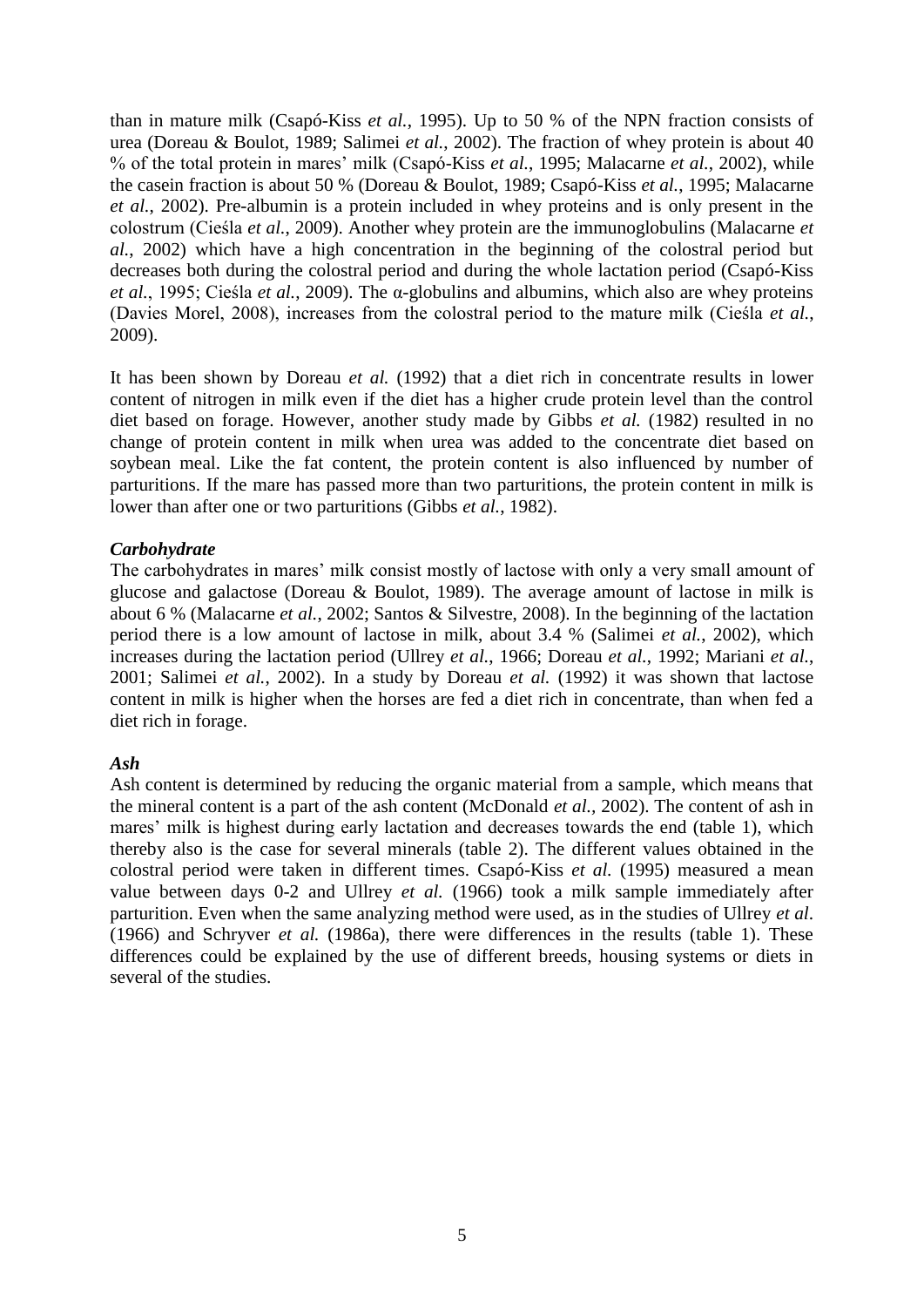|           |           | Ash $%$             |             |                           |                         |
|-----------|-----------|---------------------|-------------|---------------------------|-------------------------|
| Colostrum | $4-7$ DIM | 4 <sub>months</sub> | <b>Mean</b> | <b>Breed</b>              | <b>Source</b>           |
| 0.72      | 0.54      | 0.27                | 0.49        | Quarter and Arabian       | Ullrey et al., 1966     |
| 0.59      | 0.53      | N.S                 | N.S         | Draft Breeds <sup>1</sup> | Csapó-Kiss et al., 1995 |
| N.S       | 0.58      | N.S                 | N.S         | Thoroughbred horses       | Schryver et al., 1986b  |
| N.S       | 0.58      | 0.28                | 0.37        | Haflinger                 | Summer et al., 2004     |
| N.S       | 0.61      | 0.32                | 0.44        | Thoroughbred horses       | Schryver et al., 1986a  |
| N.S       | N.S       | N.S                 | 0.41        | Thoroughbred horses       | Oftedal et al., 1983    |
| N.S       | N.S       | N.S                 | 0.48        | warmblooded<br>Dutch      | $\&$ Van der<br>Bouwman |
|           |           |                     |             | saddlehorses              | Schee, 1978             |

Table 1. Ash (%) content in mares' colostrum and milk

*DIM: Days in milk. N.S: Not Specified. Draft breeds<sup>1</sup> : Hungarian draught, Haflinger, Breton and Boulonnais*

The mineral content in table 2 may vary depending on diet. Doreau *et al.* (1992) received milk containing more calcium and phosphorus from a diet rich in forage than on a diet rich in concentrate. The diets had no effects on concentrations of sodium, potassium and magnesium (Doreau *et al.,* 1992). The variation in mineral content (table 2) may also be explained by the different times where the content was measured in the studies (Ullrey *et al.*, 1974; Ullrey *et al.*, 1966; Csapó-Kiss *et al.*, 1995). There is also a variation when the different minerals reaches their peak, for calcium the peak is about a week after parturition and thereafter the concentration decreases. In comparison, phosphorus reaches its peak within a couple of days and then the concentration decreases (Bouwman & Van der Schee, 1978; Doreau *et al.*, 1992). However, the contents of magnesium, potassium and sodium decrease directly after parturition (Ullrey *et al*., 1966).

**Table 2.** Mineral content in mares' milk  $(\mu \varrho / g)$ during colostrum and mature milk week 16

|                | Colostrum                                 | <b>Mature milk</b>           |
|----------------|-------------------------------------------|------------------------------|
| Ca             | $748 - 847$ <sup>1,2</sup>                | $614 - 700^{2,4}$            |
| P              | 389-742 <sup>2,1</sup>                    | $216 - 540^{2,4}$            |
| Mg             | $140-473$ <sup>1,2</sup>                  | $43^{2,4}$                   |
| K              | $928 - 1143$ <sup>1,2</sup>               | $341 - 370^{4,3}$            |
| N <sub>a</sub> | $320 - 524$ <sup>1,2</sup>                | $115 - 161^{4,2}$            |
| Zn             | $2.95 - 6.40^{1,3}$                       | $1.80 - 2.40^{4,3}$          |
| Fe             | $1.00 - 1.31$ <sup>1,3</sup>              | 0.49 <sup>3</sup>            |
| Cn             | $0.61 - 0.99$ <sup><math>1,3</math></sup> | $0.20 - 0.28$ <sup>3,4</sup> |

<sup>1</sup>Csapó-Kiss *et al.* (1995), <sup>2</sup>Ullrey *et al*. (1966), <sup>3</sup>Ullrey *et al.* (1974), 4 Schryver *et al.* (1983).

#### *Vitamin*

The content of vitamin A, alfa-tocopherol and beta-carotene was highest during parturition and the contents decreased within two days. The concentration of beta-carotene was 64.7 times higher in the colostrum than in mature milk and for vitamin A and vitamin E the contents were 2.8 and 5.7 times lower in mature milk than in colostrum (Schweigert  $\&$ Gottwald, 1999). The content of vitamins in colostrum and mature milk is shown in table 3.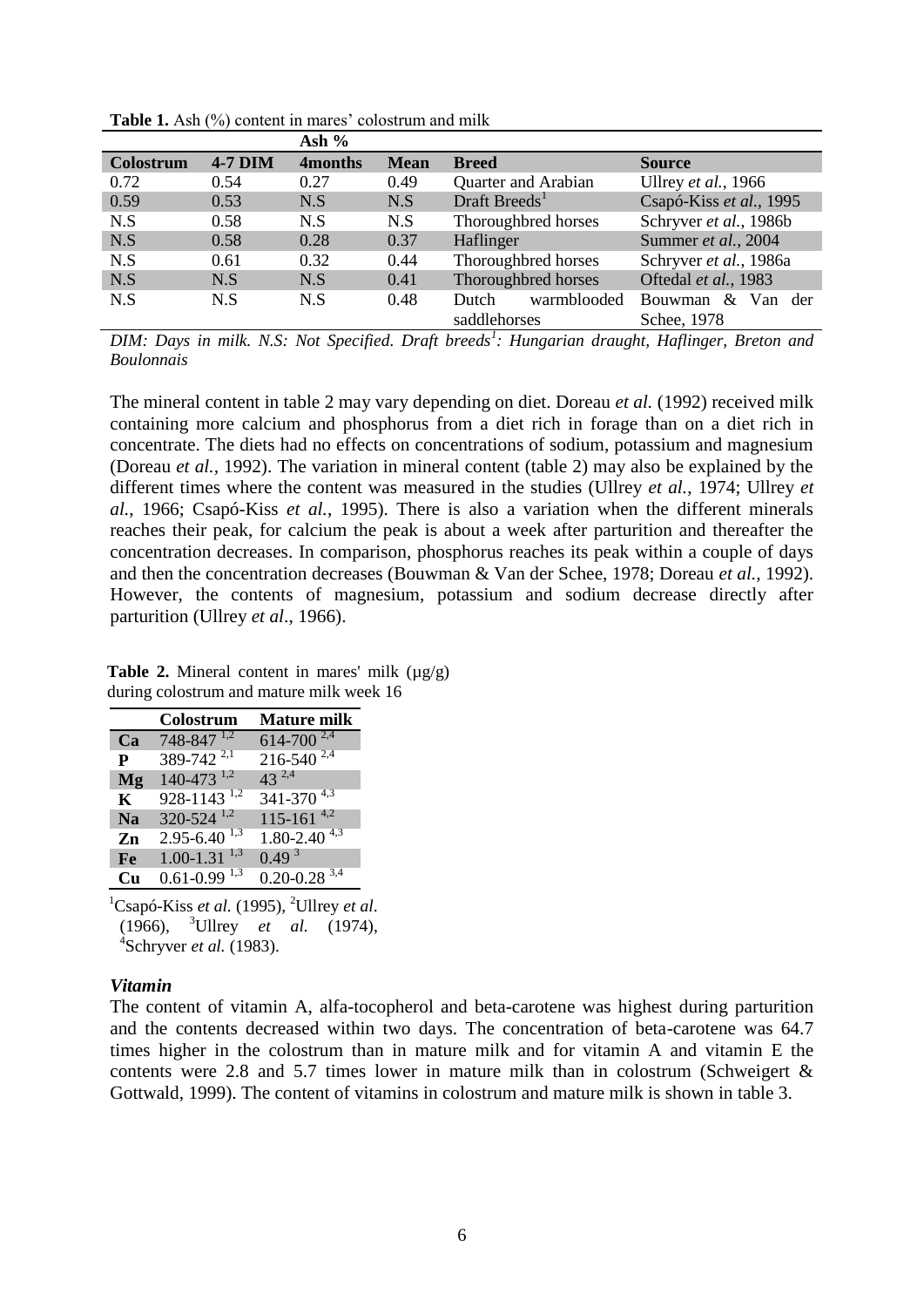**Table 3.** Vitamin content (mg/kg) in mare´s milk

|                  | Colostrum | 8-45 days post partum |
|------------------|-----------|-----------------------|
| <b>Vitamin A</b> | 0.88      | 0.34                  |
| Vitamin $D_3$    | 0.0054    | 0.0032                |
| <b>Vitamin E</b> | 1.342     | 1.128                 |
| Vitamin $K_3$    | 0.043     | 0.029                 |
| <b>Vitamin C</b> | 23.8      | 17.2                  |

Table 3 adapted from Csapó *et al.* (1995).

## **Conclusions**

The milk yield in horses is in average 2-3.5 % of the horses' body weight and the main components of milk are fat 1-1.5 %, protein 2 %, lactose 6 %, ash 0.37-0.49 % and different vitamins and minerals. There may also be some other trace minerals in mare´s milk not discussed in this work. The mature milk has an average DM of about 10-12 %. It seems to be possible to affect yield and composition of milk mainly through the diet. Other parameters that may affect the variation in the results between the different studies are number of animals, incomplete milking, milking intervals, handling of the suckling foal, sampling procedure and housing systems. Different breeds did not seem to cause any major differences in milk composition or yield. Almost no studies found, compares the milk composition and yield between different breeds. The vitamin content, mineral content and the carbohydrates in mares' milk are not well studied, why there is a need of studying these elements in mares' milk to be able to conclude their importance.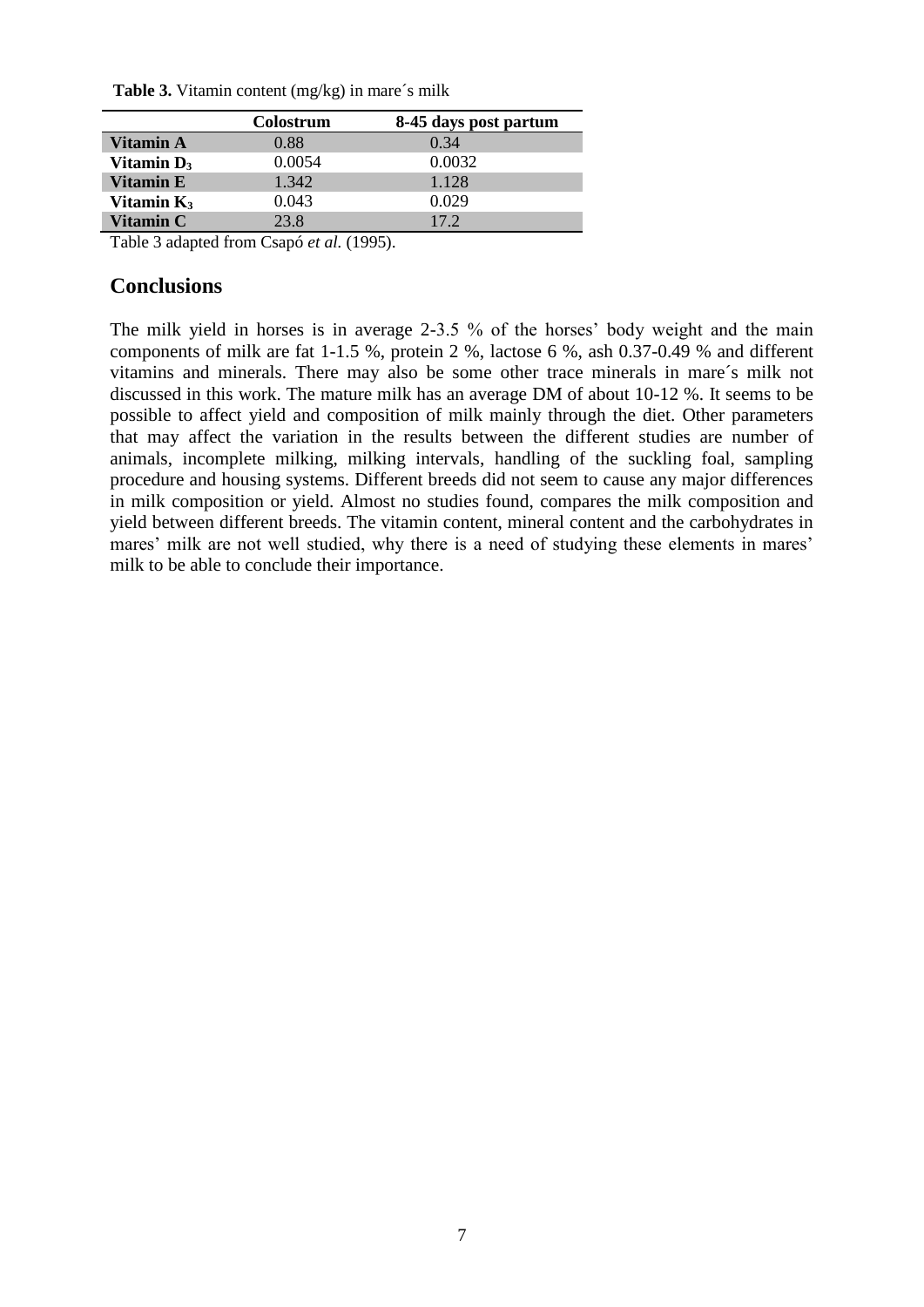# **Literature**

Bouwman, H and Van der Schee, W. 1978. Composition and production of milk from Dutch warmblooded saddle horse mares. *Zeitschrift für Tierphysiologie Tierernährung und Futtermittelkunde.* 40: 39-53.

Businco, L, Giampietro, P. G, Lucenti, P, Lucaroni, F, Pini, C, Di Felice, G, Iacovacci, P, Curadi, C, and Orlandi, M. 2000. Allergenicity of mare's milk in children with cow's milk allergy. *Journal of Allergy and Clinical Immunology*. 105 (4): 1031–1034.

Caroprese, M, Albenzlo, M, Marlno, R, Musclo, A, Zezza, T and Sevl, A. 2007. Behavior, Milk Yield, and Milk Composition of Machine and Hand-Milked Murgese Mares. *Journal of Dairy Science.* 90 (6): 2773-2777.

Cieśla, A, Palacz, R, Janiszewska, J. and Skórka, D. 2009. Total protein, selected protein fractions and chemical elements in the colostrum and milk of mares. *Archiv Tierzucht.* 52 (1): 1-6.

Csapó, J, Stefler, J, Martin, T. G, Makray, S and Csapó-Kiss, Zs. 1995. Composition of Mares' Colostrum and Milk. Fat Content, Fatty Acid Composition and Vitamin Content. *International Dairy Journal*. 5: 393-402.

Csapó-Kiss, Zs, Stefler, J, Martin, T. G, Makray, S and Csapó, J. 1995. Composition of Mares' Colostrum and Milk. Protein Content, Amino Acid Composition and Contents of Macro and Micro-elements. *International Dairy Journal.* 5: 403-415.

Davis Morel, M. C. G. 2008. *Equine Reproductive Physiology, Breeding and Stud Management.* 3rd Edition. Cambridge University Press, Cambridge, United Kingdom. Page 82-83.

Doreau, M and Boulot, S. 1989. Recent knowledge on mare milk production: A review. *Livestock Production Science*. 22: 213-235.

Doreau, M, Boulot, S, Bauchart, D, Barlet, J. P and Martin-Rosset, W. 1992. Voluntary Intake, Milk Production and Plasma Metabolites in Nursing Mares Fed Two Different Diets. *The Journal of Nutrition*. 122: 992-999.

Gibbs, P. G, Potter, G. D, Blake, R. W and McMullan, W. C. 1982. Milk Production of Quarter Horse Mares during 150 Days of Lactation. *Journal of Animal Science*. 54 (3): 496-499.

Hoffman, R. M, Kronfeld, D. S, Herbein, J. H, Swecker, W. S, Cooper, W. L and Harris, P. A. 1998. Dietary Carbohydrates and Fat Influence Milk Composition and Fatty Acid Profile of Mare's Milk. *The Journal of Nutrition*. 128: 2708S-2711S.

Jansson, A, Rundgren, M, Lindberg, J. E, Ronéus, M, Hedendahl, A, Kjellberg, L, Lundberg, M, Palmgren Karlsson, C, Ekström, K. 2004. Utfodringsrekommendationer för häst. *Swedish University of Agricultural Sciences Research Information*. 15.

Malacarne, M, Martuzzi, F, Summer, A and Mariani, P. 2002. Protein and fat composition of mare's milk: some nutritional remarks with reference to human and cow's milk. *International Dairy Journal*. 12: 869–877.

Mariani, P, Summer, A, Martuzzi, F, Formaggioni, P, Sabbioni, A. and Catalano, A. L. 2001. Physicochemical properties, gross composition, energy value and nitrogen fractions of Haflinger nursing mare milk throughout 6 lactation months. *Animal Research*. 50:415-425.

McDonald, P., Edwards, R. A., Greenhalgh, J. f. D., Morgan, C. A. 2002. *Animal Nutrition*. Sixth edition. Pearson Education Limited, Harlow, Essex, UK. Page 4, 10.

Montanari, G, Zambonelli, C, Gracia, L, Kamesheva, G. K and Shigaeva, M. K.H. 1996. Saccharomyces unisporus as the principal alcoholic fermentation microorganism of traditional koumiss. *Journal of Dairy Research.* 63: 327-331.

NRC National research council. 1989.

[http://site.ebrary.com/lib/slub/docDetail.action?docID=10068480&p00=nutrient%20requirement%20horses.](http://site.ebrary.com/lib/slub/docDetail.action?docID=10068480&p00=nutrient%20requirement%20horses) October 24, 2011.